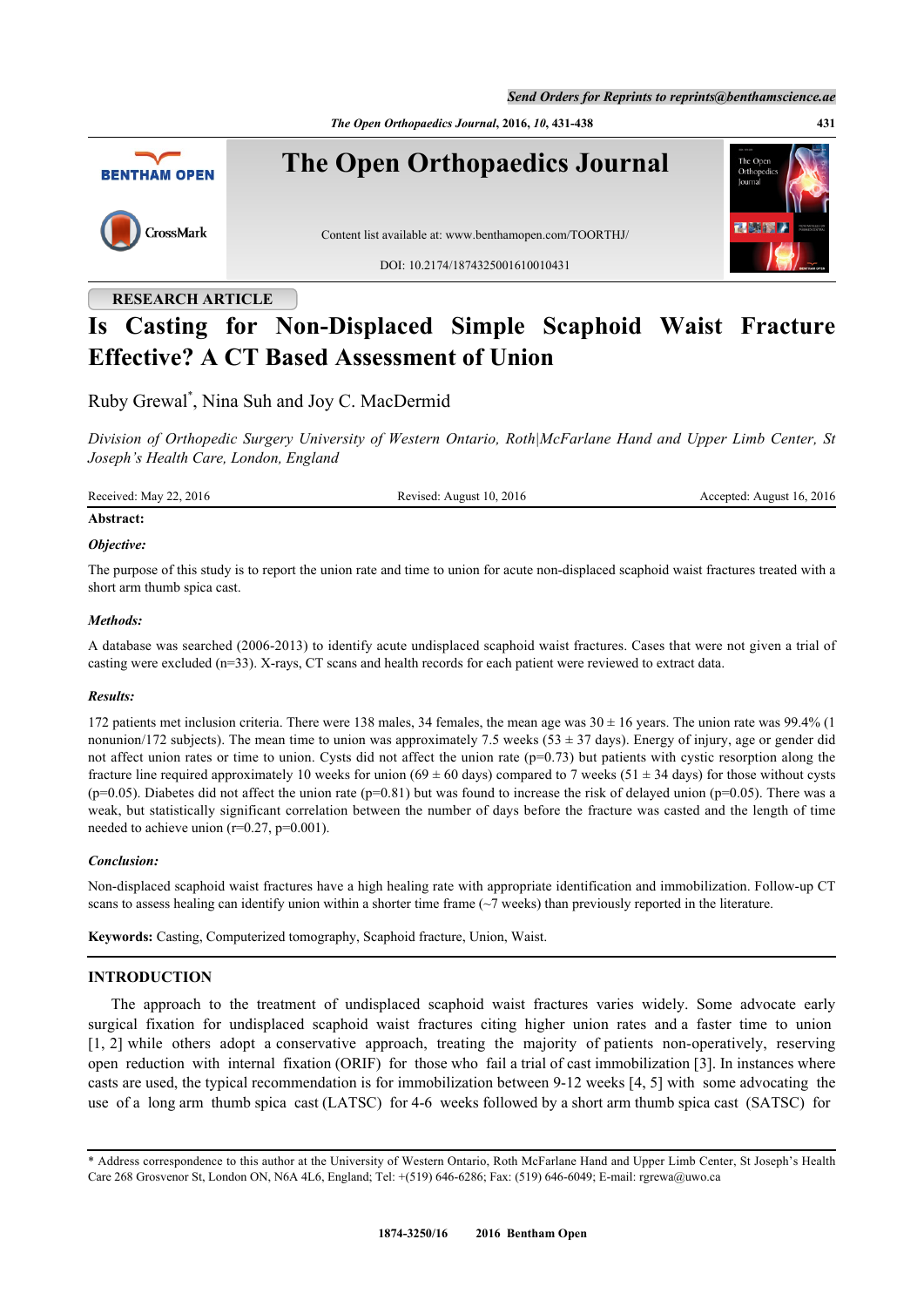an additional 6-8 weeks [\[6,](#page-5-5) [7](#page-6-0)]. Because casting protocols can limit function and contribute to patient discomfort, avoidance of a lengthy period of casting often serves as the rationale for offering ORIF, even in cases with no fracture displacement.

Another reason many avoid cast treatment is the length of time needed to achieve union. Traditionally, the literature reports that the average time needed to heal a non-displaced scaphoid waist fracture with casting is 9 to 12 weeks [[6,](#page-5-5) [8](#page-6-1) - [12\]](#page-6-2). However, this data is based on radiographs, which have proven to be unreliable in documenting union [\[5,](#page-5-4) [13\]](#page-6-3). Imaging advances have allowed us to more accurately determine union than was previously possible with x-rays alone [\[13](#page-6-3) - [16](#page-6-4)]. Geoghegan recently used computerized tomography (CT) to demonstrate that an undisplaced scaphoid waist fracture can heal after as little as 4 weeks of immobilization [[17](#page-6-5)]. CT also allows a more detailed assessment of the fracture, allowing the surgeon to identify features that can contribute to an increased risk of non-union or delayed union [\[18](#page-6-6)].

The purpose of this study was to report the union rate and time to union for acute scaphoid waist fractures treated with a short arm thumb spica cast after excluding previously identified, CT based, negative prognostic features (translation, humpback deformity, comminution and sclerosis) [[18\]](#page-6-6). Additionally, we would determine if any negative prognostic factors could be identified to help determine which patients would do poorly with non-operative management.

#### **MATERIALS AND METHODS**

Approval to conduct this study was obtained from our institutional review board. An institutional radiology CT database was searched for all scaphoid CT scans conducted between Jan 2006 - Dec 2013 inclusive. All scaphoids were scanned using a CT scanning technique previously reported, using 0.625mm helical cuts through the long axis of the scaphoid [\[19\]](#page-6-7). With the arm held overhead, only essential cuts of the scaphoid were taken, minimizing radiation exposure to less than half of a typical chest x-ray [\[18](#page-6-6)]. Non-operative treatment consisted of a SATSC in all cases.

Each subject's x-rays, CT scans, and health record was reviewed to determine the details of injury, treatment course and treatment outcome. At our center, baseline CT scans are obtained for all scaphoid fractures to assess displacement and the first follow-up scan is scheduled 6-8 weeks post injury. Once 50% union is achieved on CT, casting is discontinued. However, as this was a retrospective study, there was no formal treatment protocol and decisions were made at the discretion of the treating surgeon.

One of 2 observers (a senior orthopedic resident and hand surgery consultant) reviewed all CT scans and the method described by Singh was used to determine the percentage of scaphoid union [[20\]](#page-6-8). If union was determined to be 50% or greater, we considered the fracture to be united and determined the time needed to achieve union [[7\]](#page-6-0).

The inclusion criteria for this study included all isolated acute scaphoid waist fractures presenting less than 6 weeks from initial injury. Fractures of the scaphoid distal pole and proximal pole were excluded. This resulted in 367 cases for which the CT scans were reviewed. We then evaluated the initial CT scan and excluded cases if they were found to have any radiographic features associated with non-union or delayed union [[18\]](#page-6-6). These negative prognostic factors included any displacement (translation and/or humpback deformity), comminution and/or sclerosis [\[18](#page-6-6)].

We excluded 211 cases based on one or more of the following reasons: translation of the fracture fragments  $(n=120)$ , humpback deformity  $(n=43)$ , sclerosis  $(n=13)$ , comminution  $(n=72)$ , perilunate injury  $(n=14)$  and loss to follow-up (n=6). There were 33 cases that were not given a trial of non-operative treatment and were initially treated surgically. This decision was made by the treating surgeon and was usually due to the degree of fracture displacement, however there were 8 cases in which the fractures were undisplaced. In each of these 8 cases there was an associated upper extremity injury [bilateral scaphoid fractures  $(n=1)$ , ipsilateral distal radius fracture requiring surgery  $(n=4)$ , proximal humerus fracture  $(n=1)$ , radial head fracture  $(n=1)$ ]. An additional 10 patients were excluded because they did not have CT follow-up confirming union; however the treating surgeon felt the fracture had united both clinically and based on x-ray in every case. This left 172 subjects for inclusion in the study.

In the study cohort, we determined the union rate, time to union and incidence of delayed union for scaphoid waist fractures with no displacement (translation or angular deformity), comminution, or sclerosis (further termed 'simple' scaphoid waist fractures). We evaluated patient factors and radiographic factors to determine if additional factors predictive of union, time to union or delayed union could be identified. Continuous variables were assessed with Students t-test, ANOVA and Pearson correlations where appropriate. Categorical variables were assessed with the Chi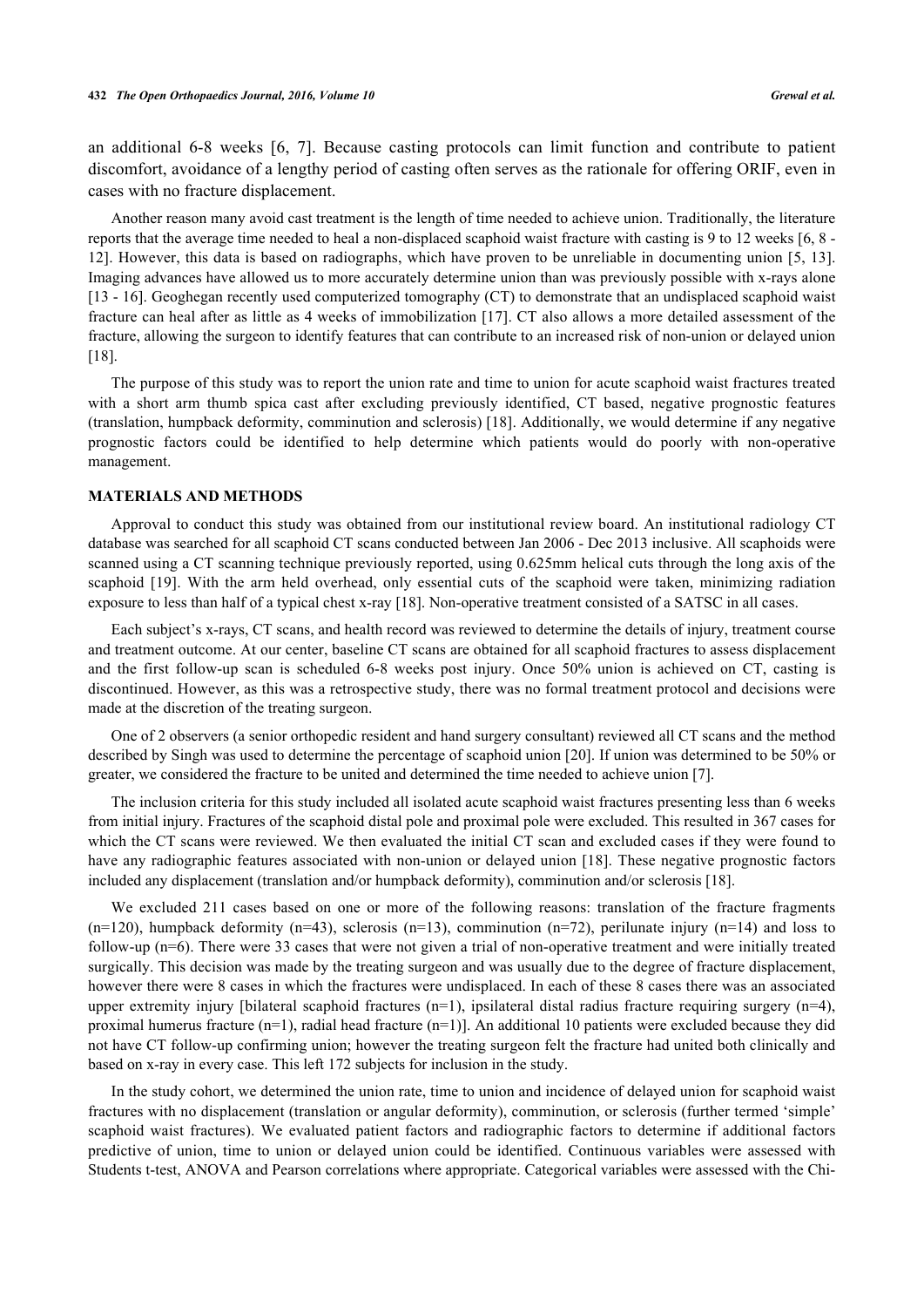square test (or Fishers exact test where appropriate).

# **RESULTS**

This cohort consisted of 172 patients with isolated 'simple' undisplaced scaphoid waist fractures. There were 138 males (81.4%) and 34 females (18.6%) with a mean age of  $30.5\pm16.2$  years (11-85 years). There were 39 smokers (22.7%), 82 non-smokers (47.7%) and 51 subjects in whom smoking status was unknown (29.7%). Nine patients had a history of diabetes. Sixty-seven (40.1%) subjects injured their non-dominant extremity, 54 injured their dominant extremity (31.4%) and hand dominance was not documented in 46 subjects (26.7%). The energy of the injury was considered low in 67 subjects (*i.e*. fall from standing height), moderate in 58 (*i.e*. fall from a slight elevation e.g. stool or bicycle) and high in 28 (*i.e*. high speed mva/fall from height). Energy of injury was not documented in 19 subjects. The length of time between injury and casting was  $3.5\pm7.7$  days (range 0-40 days). Each subject received on average, 2 CT scans (mean  $2.1\pm1.0$  scans) throughout the course of their treatment. The mean time from the date of injury to confirmed union was  $53\pm37$  days (mean length of time in a cast was  $49\pm36$  days).

# **Union Rate**

The union rate in this group was 99.4% (171/172). We were unable to identify any other features associated with an increased risk of developing a non-union: age ( $p=0.28$ ), gender ( $p=0.62$ ), diabetes ( $p=0.81$ ), cysts ( $p=0.73$ ) or energy of injury ( $p=0.17$ ). The one non-union seen in this cohort occurred in a patient who smoked 2 packs per day however because smoking data was incomplete, we could not study its role as a predictor. Of note, all 18 patients with cystic changes on CT united successfully.

#### **Time to Union**

The mean time to union in this cohort was  $53\pm37$  days ( $\sim$ 7.5 weeks) (95%CI 47-59 days). Union times were found to be adversely affected in patients with diabetes and those with cystic changes evident on CT. Scaphoid fractures in diabetics (DM) took on average over 3 weeks longer to unite (DM:  $77\pm53$  days, non-DM:  $52\pm36$  days, p=0.04). Fractures with cysts (n=18) evident on initial scan took on average  $69\pm60$  days to unite compared with  $51\pm34$  days when cysts ( $n=153$ ) were not present ( $p=0.05$ ). When these additional negative prognostic factors were excluded (DM, cysts) the mean time to union was 49±32 days (~7 weeks) (95%CI 45-55 days). The energy of injury was not significantly related to time needed for union (high 59 days, moderate 49 days, low 55 days, unknown 54 days, p=0.69). Age was not correlated to union time (pearson  $r = -0.013$ ,  $p=0.864$ ). There was a weak, but statistically significant positive correlation (r=0.264) between the number of days between injury and casting and the length of time needed to achieve union ( $p<0.001$  $p<0.001$ ). The effect a treatment delay on union time is demonstrated in Fig.  $(1)$ .

<span id="page-2-0"></span>

Length of Treatment Delay (Weeks)

**Fig. (1).** Mean time to union in the presence and absence of a treatment delay.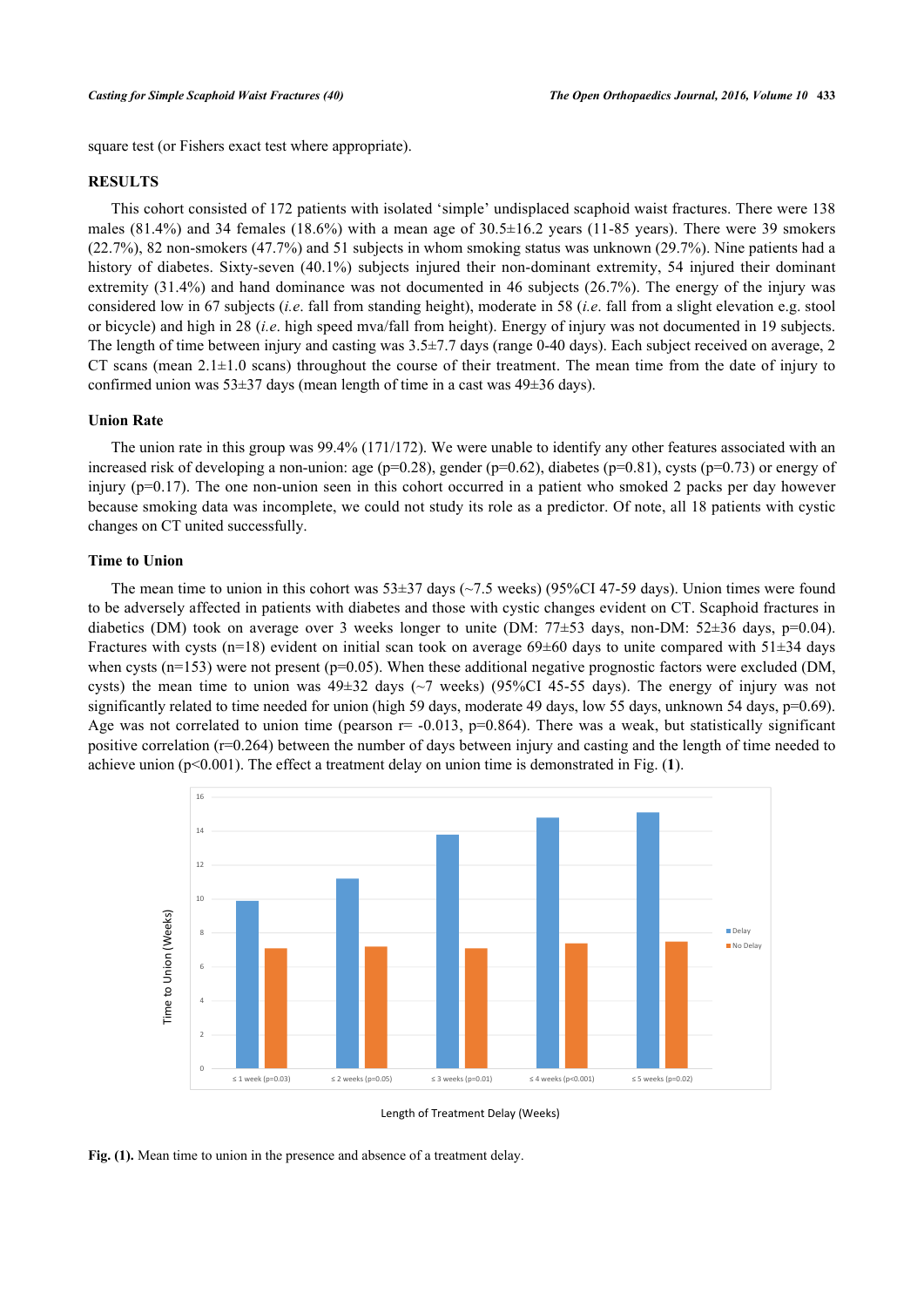#### **Delayed Union**

The mean time to union in this cohort was approximately 7.5 weeks (53 days). In total, 98 patients healed in  $\leq 6$ weeks (57%) and there were only 20 patients who took >12 weeks to heal (11.7%) (Fig. **[2](#page-3-0)**). The only factors linked to a higher incidence of delayed union were the presence of cysts, diabetes (Table **[1](#page-3-1)**), and a delay to receiving treatment (Fig. [2](#page-3-0)). Other predictive factors were not found to be associated with delayed union: age ( $p=0.47$ ), sex ( $p=0.79$ ), or energy of injury (p=0.82). If all factors shown to contribute to delayed union were excluded (cysts, DM, treatment delay: chosen to be a delay of  $>2$  weeks based on clinical judgment), the mean union time was  $48\pm30$  days, or approximately 7 weeks (n=136) and less than 6% of cases took longer than 3 months to heal (8/136).

#### <span id="page-3-1"></span>**Table 1. Risk factors for delayed union.**

|                          |     | Union < 3months | Union $>$ 3 months | p-value |  |
|--------------------------|-----|-----------------|--------------------|---------|--|
| <b>Diabetes</b>          | yes |                 |                    | 0.05    |  |
|                          | no  | 147             | 15                 |         |  |
|                          |     |                 |                    |         |  |
|                          | yes | 12              | t                  | 0.005   |  |
| <b>Cysts</b>             | no  | 140             | 12                 |         |  |
|                          |     |                 |                    |         |  |
| Treatment delay >2 weeks | Yes | 10              |                    | 0.003   |  |
|                          | No  | 143             | 13                 |         |  |

<span id="page-3-0"></span>

Time to Union (Weeks)

Fig. (2). Distribution of union times.

#### **DISCUSSION**

This study suggests that a high rate of union can be achieved with a reasonable period of immobilization in SATSC in a subset of patients with less severe or uncomplicated injuries. Some surgeons recommend ORIF over casting believing that casting is cumbersome for patients and that ORIF leads to a faster, more predictable union rate. While treatment must individualized to the patient's injury, comorbid health status, and treatment preferences, this study provides information that can be useful to patients and surgeons making those choices. We feel that the added visualization of CT over plain radiography enables the surgeon to properly select which fractures are appropriate for non-operative cast treatment with an expected high degree of union. Our union rate of 99.4% compares favorably with the level 1 literature on scaphoid fractures [[1](#page-5-0) - [3](#page-5-2), [21](#page-6-9) - [23](#page-6-10)] (Table **[2](#page-4-0)**).

Prospective studies evaluating union in undisplaced scaphoid waist fractures, treated both surgically and with casting, revealed union rates between 77.3-100% (Table **[2](#page-4-0)**), however these studies did not evaluate their fractures with CT at baseline. As CT has been proven to be better able to diagnose factors such as displacement [\[5](#page-5-4), [24\]](#page-6-11), relying on x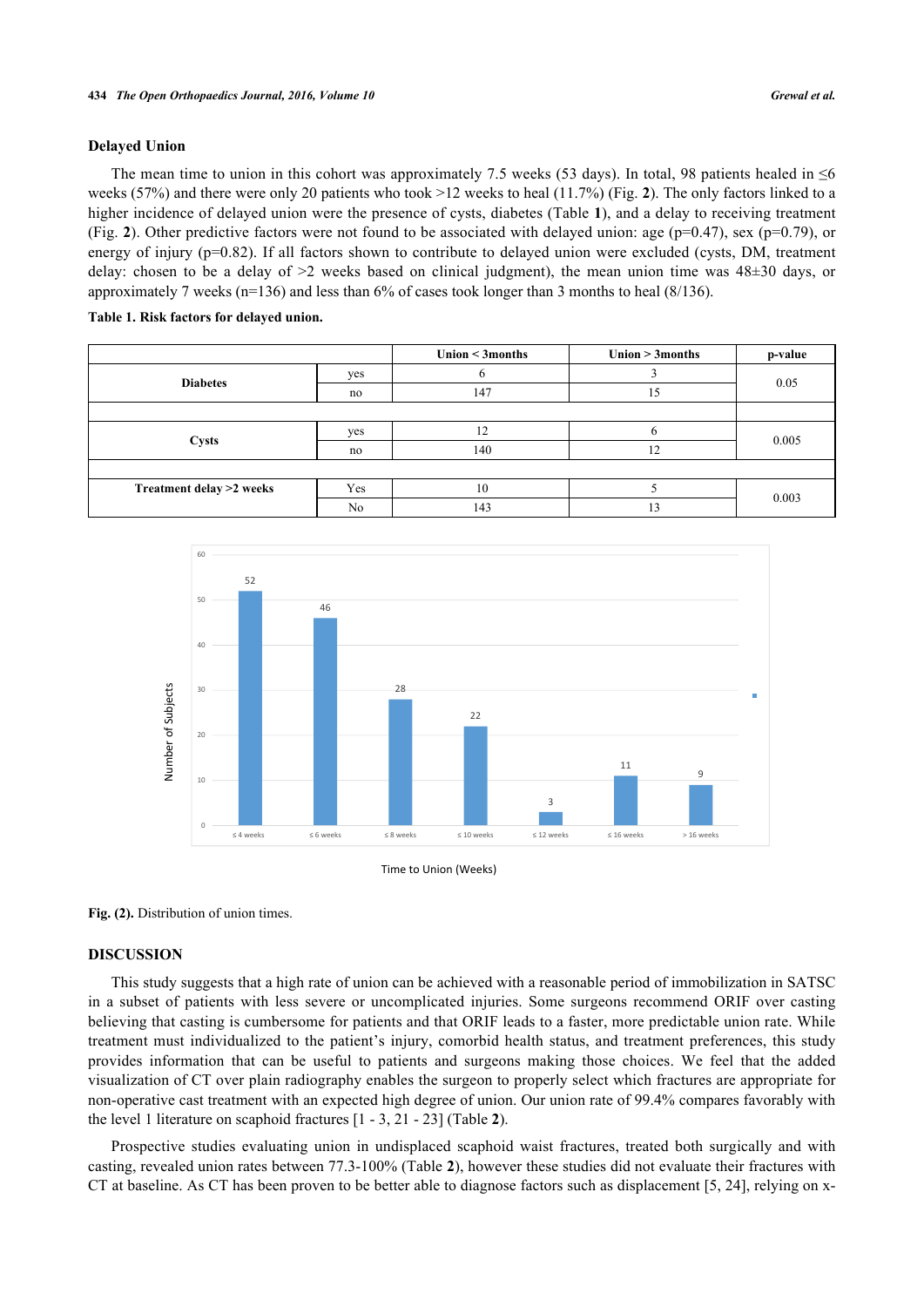ray alone can result in an under-appreciation of the degree of displacement. By accurately ruling out displacement with the use of CT at baseline, we were able to eliminate fractures which may have appeared undisplaced on x-ray but were actually minimally displaced. Since it has been shown that as little as >1mm displacement can adversely affect union rates [[18\]](#page-6-6), this may in part account for the varied union rates demonstrated in the literature. In addition, by using CT to define union, we were likely more able to confidently discontinue immobilization [[13](#page-6-3), [16](#page-6-4), [25](#page-6-12)]. Another reason many do not favor a recommendation of cast treatment is that it is felt union takes much longer than with an ORIF; however there is little evidence to support this claim. The highest quality literature reviewing union times for scaphoid waist fractures can be extracted from three prospective RCT's in the literature (Table **[2](#page-4-0)**) [\[1](#page-5-0), [2,](#page-5-1) [21](#page-6-9)]. The union times in these studies have been reported to be anywhere between 10-24 weeks with casting and between 7-16 weeks with ORIF [[1](#page-5-0), [2](#page-5-1), [21\]](#page-6-9). These studies rely on x-ray for defining union and because x-ray has been shown to be unreliable in determining union, this data may not be an accurate representation of union times [\[13](#page-6-3)].

| Author                 | <b>Treatment type</b>                   | Sample size | <b>Union rate</b> | <b>Union time</b> |  |  |  |  |  |
|------------------------|-----------------------------------------|-------------|-------------------|-------------------|--|--|--|--|--|
| <b>CASTING ARM</b>     |                                         |             |                   |                   |  |  |  |  |  |
| Bond [1]               | LATSC x 6 weeks<br>+ SATSC until united | 100%        | 12 weeks          |                   |  |  |  |  |  |
| McQueen [2]            | Colles' cast                            | 30          | 86.7%             | 14 weeks          |  |  |  |  |  |
| Dias $[3]$             | Colles' cast                            | 44          | 77.3%             |                   |  |  |  |  |  |
| Adolfsson [21]         | Below elbow                             | 26          | 100%              | $10-24$ weeks     |  |  |  |  |  |
| Vinnars [22]           | <b>SATSC</b>                            | 26          | 96.2%             |                   |  |  |  |  |  |
| Saeden [23]            | <b>SATSC</b>                            | 30          | 93.3%             |                   |  |  |  |  |  |
| <b>SURGICAL ARM</b>    |                                         |             |                   |                   |  |  |  |  |  |
| Bond [1]               | Percutaneous w Acutrak                  | 11          | 100%              | 7 weeks           |  |  |  |  |  |
| McQueen <sup>[2]</sup> | Percutaneous w Acutrak                  | 30          | 96.7%             | 9 weeks           |  |  |  |  |  |
| Dias $[3]$             | ORIF (Herbert)                          | 44          | 100%              |                   |  |  |  |  |  |
| Adolfsson [21]         | Percutaneous w Acutrak                  | 23          | 95.7%             | $10-16$ weeks     |  |  |  |  |  |
| Vinnars [22]           | ORIF (Herbert)                          | 26          | 100%              |                   |  |  |  |  |  |
| Saeden [23]            | ORIF (Herbert)                          | 30          | 96.7%             |                   |  |  |  |  |  |

<span id="page-4-0"></span>

| Table 2. Comparison of union Rates and union times among Level I RCT's evaluating scaphoid fractures. |  |  |  |  |
|-------------------------------------------------------------------------------------------------------|--|--|--|--|
|                                                                                                       |  |  |  |  |

In our study, union was assessed with CT and found to be approximately 7.5 weeks, with the majority of fractures healed in less than 6 weeks (57%). This is much shorter than the mean union times that can be extracted from the prospective RCT's in the literature for both casting and ORIF (Table **[2](#page-4-0)**). Since union time data tends to be skewed, sample size, methods for defining union and handling of outliers all contribute to variations between studies on union times.

Delayed union is another concern when treating scaphoid fractures non-operatively. Although the definition of delayed union is controversial [[26](#page-6-14)], the expected time for union of a scaphoid fracture is typically reported between 9-12 weeks[[6](#page-5-5), [8,](#page-6-1) [12](#page-6-2)]. In our study, only 11% took longer than 12 weeks to heal. We found that delayed unions (>3months/12 weeks) were more likely to occur in diabetics, those with evidence of cystic change on baseline CT or those who had a delay in receiving their cast treatment. Langhoff previously reported that a treatment delay under 4 weeks did not affect union rates or time to union, but we have demonstrated that a delay of as little as one week can be associated with a longer time needed to achieve union (Fig. **[1](#page-2-0)**) [\[27](#page-7-0)].

Another reason many do not support casting as an acceptable form of treatment is related to the cumbersome nature of casts, particularly the LATSC. In general it can be assumed that the more restrictive the cast, the less tolerable it is for patients. Over the years, there has been a varied approach to the type of cast recommended for the treatment of scaphoid fractures. The recommendations vary between a simple Colles' cast, a SATSC and a LATSC. The type of immobilization used in the conservative arm for the RCT's included in Table **[2](#page-4-0)** vary between the use of all three. At our center, the protocol has been to use a SATSC. We have been satisfied with our clinical outcomes and have had good patient compliance.

Because we had no comparative group we cannot determine whether union rates or times would have been different if a LATSC was used, but in our anecdotal experience LATSC are poorly tolerated by patients. This study provides support for the use of SATSC with predictable union rates and times, offering an alternative for patients who would not tolerate a LATSC. The lack of a comparative operative arm is an additional limitation in this study. However because all patients with undisplaced scaphoid fractures were treated in a uniform fashion, we do not feel there is an underlying selection bias in this study. It should be noted however that union times for operatively treated fractures, similarly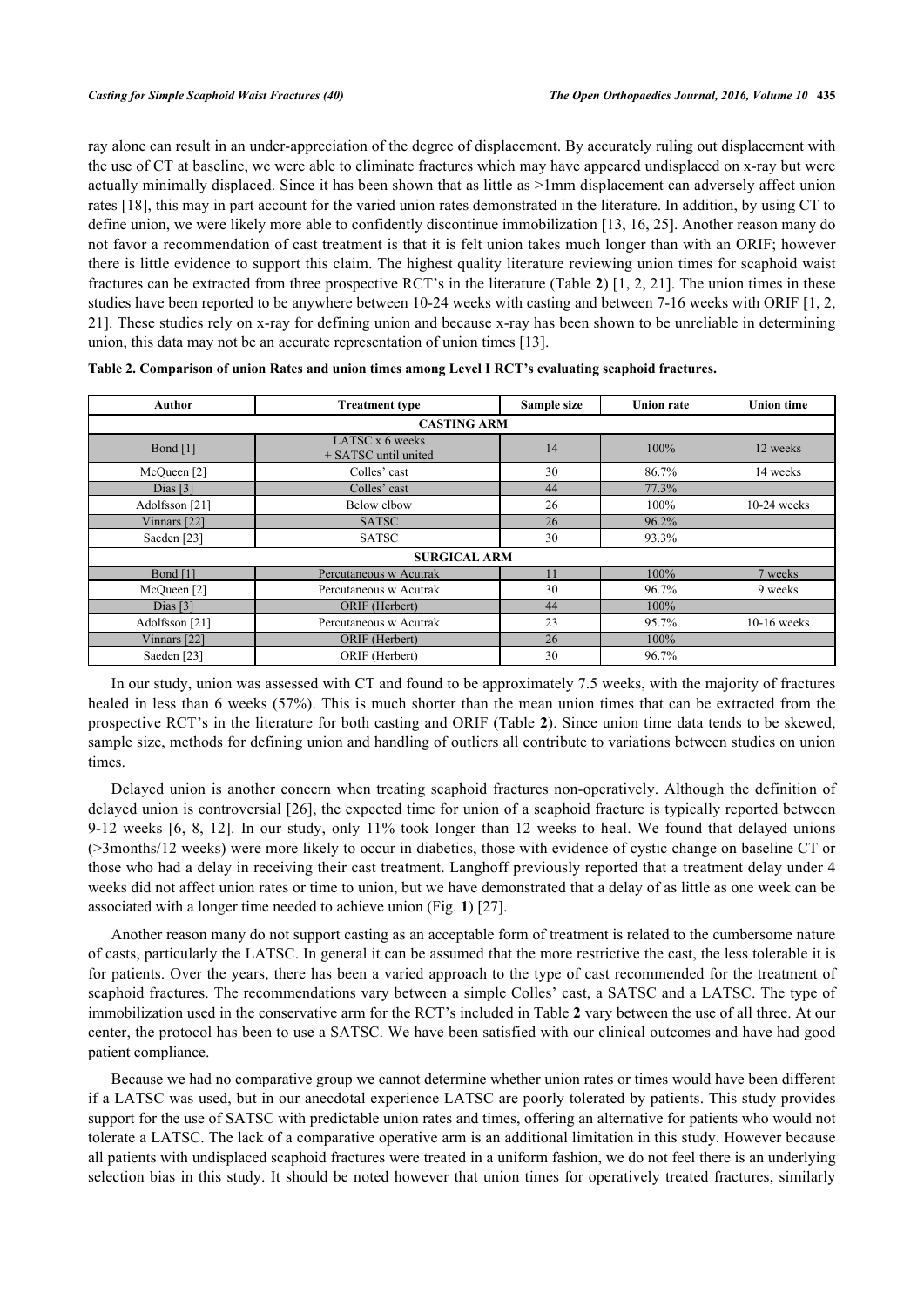studied with CT, have not been established.

The retrospective study design does lead to several limitations. Data extracted from the charts was incomplete thus limiting our ability to fully evaluate the effects of various predictors on outcome (*i.e*. smoking). In addition, with such a low event rate (1 non-union/172 cases) it is difficult to develop a predictive model based on the risk factors reviewed in this study. It does however add strength to the predictive ability of the initial CT assessment and the exclusion of factors such as displacement, humpback deformity, comminution and sclerosis.

In this study the union times are overestimated because the CT scans were not taken at standardized time intervals. By convention, union was not assessed before 6 weeks post fracture and the CT's were ordered in accordance to clinic schedules, which in the majority of cases did not occur before 6 weeks. It is possible that if the scans were taken earlier, perhaps we could have identified an even shorter time needed for union. Geoghegan has demonstrated that when evaluating union on CT, it appears that union may even be sufficient at 4 weeks to allow discontinuation of casting [[17\]](#page-6-5). If future studies make assessments of union before the traditional 6 week time frame, we may find that the fractures unite even faster than demonstrated in this study. Despite this limitation, our conservative estimates of union times still compare favorably to the existing literature [[1,](#page-5-0) [2,](#page-5-1) [21\]](#page-6-9).

Our selection of 50% to define union may be debatable, however Hackney *et al*. report that most surgeons discontinue immobilization when there is 50% union [\[7](#page-6-0)]. Our selection of 50% is also based on work by Singh *et al*. who have reported that union  $>25\%$  is sufficient to allow a return to all activity other than contact sports and that all patients in their study with union >25% at the time immobilization was discontinued proceeded to achieve full union [\[20](#page-6-8)]. Singh *et al*. did not advise return to contact sports or heavy physical labor if union was <50%. Based on these studies [[7,](#page-6-0) [20\]](#page-6-8) we felt that using 50% as a minimum criteria for union was appropriate, however this is an area that still requires further investigation.

#### **CONCLUSION**

This study was able to demonstrate that CT was able to define a subset of undisplaced scaphoid waist fractures that were able to almost uniformly achieve union using a short arm thumb spica cast in approximately 7 weeks. Additionally, it was determined that the likelihood of delayed union was increased in the presence of diabetes, cystic changes adjacent to the fracture and a treatment delay.

#### **CONFLICT OF INTEREST**

The authors confirm that this article content has no conflict of interest.

[\[http://dx.doi.org/10.1097/01.prs.0000201461.71055.83\]](http://dx.doi.org/10.1097/01.prs.0000201461.71055.83) [PMID: [16582791](http://www.ncbi.nlm.nih.gov/pubmed/16582791)]

# **ACKNOWLEDGEMENTS**

Declared none.

#### **REFERENCES**

- <span id="page-5-0"></span>[1] Bond CD, Shin AY, McBride MT, Dao KD. Percutaneous screw fixation or cast immobilization for nondisplaced scaphoid fractures. J Bone Joint Surg Am 2001; 83-A(4): 483-8. [PMID: [11315775\]](http://www.ncbi.nlm.nih.gov/pubmed/11315775)
- <span id="page-5-1"></span>[2] McQueen MM, Gelbke MK, Wakefield A, Will EM, Gaebler C. Percutaneous screw fixation versus conservative treatment for fractures of the waist of the scaphoid: a prospective randomised study. J Bone Joint Surg Br 2008; 90(1): 66-71. [\[http://dx.doi.org/10.1302/0301-620X.90B1.19767\]](http://dx.doi.org/10.1302/0301-620X.90B1.19767) [PMID: [18160502](http://www.ncbi.nlm.nih.gov/pubmed/18160502)]
- <span id="page-5-2"></span>[3] Dias JJ, Wildin CJ, Bhowal B, Thompson JR. Should acute scaphoid fractures be fixed? A randomized controlled trial. J Bone Joint Surg Am 2005; 87(10): 2160-8. [\[http://dx.doi.org/10.2106/JBJS.D.02305\]](http://dx.doi.org/10.2106/JBJS.D.02305) [PMID: [16203878](http://www.ncbi.nlm.nih.gov/pubmed/16203878)]
- <span id="page-5-3"></span>[4] Davis EN, Chung KC, Kotsis SV, Lau FH, Vijan S. A cost/utility analysis of open reduction and internal fixation versus cast immobilization for acute nondisplaced mid-waist scaphoid fractures. Plast Reconstr Surg 2006; 117(4): 1223-35.
- <span id="page-5-4"></span>[5] Desai VV, Davis TR, Barton NJ. The prognostic value and reproducibility of the radiological features of the fractured scaphoid. J Hand Surg Br 1999; 24(5): 586-90. [\[http://dx.doi.org/10.1054/jhsb.1999.0197](http://dx.doi.org/10.1054/jhsb.1999.0197)] [PMID: [10597938\]](http://www.ncbi.nlm.nih.gov/pubmed/10597938)
- <span id="page-5-5"></span>[6] Gellman H, Caputo RJ, Carter V, Aboulafia A, McKay M. Comparison of short and long thumb-spica casts for non-displaced fractures of the carpal scaphoid. J Bone Joint Surg Am 1989; 71(3): 354-7. [PMID: [2925707\]](http://www.ncbi.nlm.nih.gov/pubmed/2925707)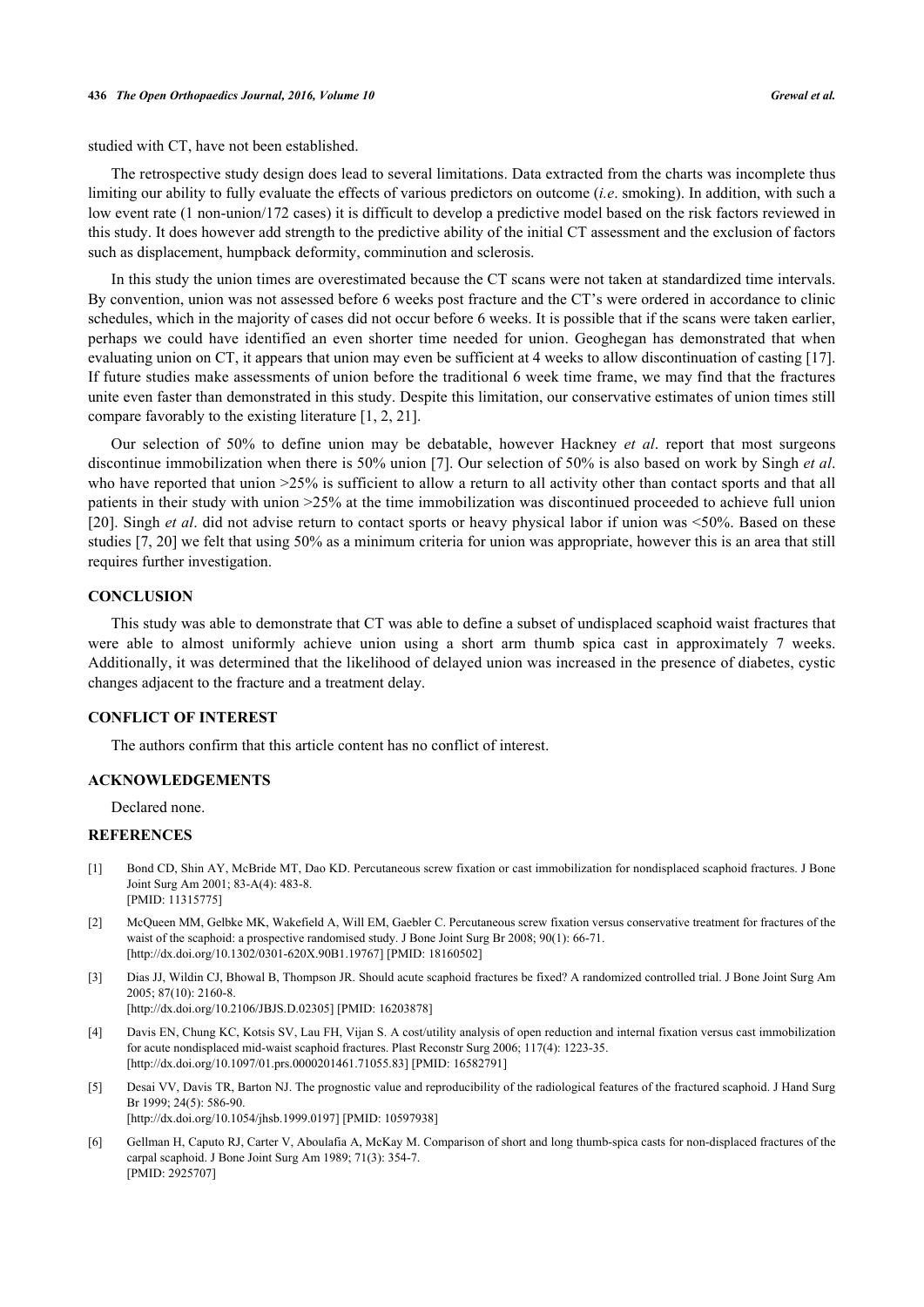- <span id="page-6-0"></span>[7] Hackney LA, Dodds SD. Assessment of scaphoid fracture healing. Curr Rev Musculoskelet Med 2011; 4(1): 16-22. [\[http://dx.doi.org/10.1007/s12178-011-9072-0\]](http://dx.doi.org/10.1007/s12178-011-9072-0) [PMID: [21475561](http://www.ncbi.nlm.nih.gov/pubmed/21475561)]
- <span id="page-6-1"></span>[8] Cooney WP, Dobyns JH, Linscheid RL. Fractures of the scaphoid: a rational approach to management. Clin Orthop Relat Res 1980; (149): 90-7. [PMID: [6996886\]](http://www.ncbi.nlm.nih.gov/pubmed/6996886)
- [9] Leslie IJ, Dickson RA. The fractured carpal scaphoid. Natural history and factors influencing outcome. J Bone Joint Surg Br 1981; 63-B(2): 225-30. [PMID: [7217146\]](http://www.ncbi.nlm.nih.gov/pubmed/7217146)
- [10] Alho A, Kankaanpä . Management of fractured scaphoid bone. A prospective study of 100 fractures. Acta Orthop Scand 1975; 46(5): 737-43. [\[http://dx.doi.org/10.3109/17453677508989259\]](http://dx.doi.org/10.3109/17453677508989259) [PMID: [1199711](http://www.ncbi.nlm.nih.gov/pubmed/1199711)]
- [11] Russe O. Fracture of the carpal navicular. Diagnosis, non-operative treatment, and operative treatment. J Bone Joint Surg Am 1960; 42-A: 759-68. [PMID: [13854612\]](http://www.ncbi.nlm.nih.gov/pubmed/13854612)
- <span id="page-6-2"></span>[12] Stewart MJ. Fractures of the carpal navicular (scaphoid); a report of 436 cases. J Bone Joint Surg Am 1954; 36-A(5): 998-1006. [PMID: [13211693\]](http://www.ncbi.nlm.nih.gov/pubmed/13211693)
- <span id="page-6-3"></span>[13] Dias JJ, Taylor M, Thompson J, Brenkel IJ, Gregg PJ. Radiographic signs of union of scaphoid fractures. An analysis of inter-observer agreement and reproducibility. J Bone Joint Surg Br 1988; 70(2): 299-301. [PMID: [3346310\]](http://www.ncbi.nlm.nih.gov/pubmed/3346310)
- [14] Bain GI. Clinical utilisation of computed tomography of the scaphoid. Hand Surg 1999; 4(1): 3-9. [\[http://dx.doi.org/10.1142/S0218810499000198](http://dx.doi.org/10.1142/S0218810499000198)] [PMID: [11089151\]](http://www.ncbi.nlm.nih.gov/pubmed/11089151)
- [15] Lozano-Calderón S, Blazar P, Zurakowski D, Lee SG, Ring D. Diagnosis of scaphoid fracture displacement with radiography and computed tomography. J Bone Joint Surg Am 2006; 88(12): 2695-703. [\[http://dx.doi.org/10.2106/JBJS.E.01211\]](http://dx.doi.org/10.2106/JBJS.E.01211) [PMID: [17142420](http://www.ncbi.nlm.nih.gov/pubmed/17142420)]
- <span id="page-6-4"></span>[16] Temple CL, Ross DC, Bennett JD, Garvin GJ, King GJ, Faber KJ. Comparison of sagittal computed tomography and plain film radiography in a scaphoid fracture model. J Hand Surg Am 2005; 30(3): 534-42. [\[http://dx.doi.org/10.1016/j.jhsa.2005.01.001\]](http://dx.doi.org/10.1016/j.jhsa.2005.01.001) [PMID: [15925164](http://www.ncbi.nlm.nih.gov/pubmed/15925164)]
- <span id="page-6-5"></span>[17] Geoghegan JM, Woodruff MJ, Bhatia R, *et al.* Undisplaced scaphoid waist fractures: is 4 weeks' immobilisation in a below-elbow cast sufficient if a week 4 CT scan suggests fracture union? J Hand Surg Eur Vol 2009; 34(5): 631-7. [\[http://dx.doi.org/10.1177/1753193409105189\]](http://dx.doi.org/10.1177/1753193409105189) [PMID: [19959447](http://www.ncbi.nlm.nih.gov/pubmed/19959447)]
- <span id="page-6-6"></span>[18] Grewal R, Suh N, Macdermid JC. Use of computed tomography to predict union and time to union in acute scaphoid fractures treated nonoperatively. J Hand Surg Am 2013; 38(5): 872-7. [\[http://dx.doi.org/10.1016/j.jhsa.2013.01.032\]](http://dx.doi.org/10.1016/j.jhsa.2013.01.032) [PMID: [23531510](http://www.ncbi.nlm.nih.gov/pubmed/23531510)]
- <span id="page-6-7"></span>[19] Bain GI, Bennett JD, Richards RS, Slethaug GP, Roth JH. Longitudinal computed tomography of the scaphoid: a new technique. Skeletal Radiol 1995; 24(4): 271-3. [\[http://dx.doi.org/10.1007/BF00198413\]](http://dx.doi.org/10.1007/BF00198413) [PMID: [7644940](http://www.ncbi.nlm.nih.gov/pubmed/7644940)]
- <span id="page-6-8"></span>[20] Singh HP, Forward D, Davis TR, Dawson JS, Oni JA, Downing ND. Partial union of acute scaphoid fractures. J Hand Surg Br 2005; 30(5): 440-5. [\[http://dx.doi.org/10.1016/j.jhsb.2005.05.007](http://dx.doi.org/10.1016/j.jhsb.2005.05.007)] [PMID: [16006021\]](http://www.ncbi.nlm.nih.gov/pubmed/16006021)
- <span id="page-6-9"></span>[21] Adolfsson L, Lindau T, Arner M. Acutrak screw fixation *versus* cast immobilisation for undisplaced scaphoid waist fractures. J Hand Surg Br 2001; 26(3): 192-5. [\[http://dx.doi.org/10.1054/jhsb.2001.0558](http://dx.doi.org/10.1054/jhsb.2001.0558)] [PMID: [11386765\]](http://www.ncbi.nlm.nih.gov/pubmed/11386765)
- <span id="page-6-13"></span>[22] Vinnars B, Pietreanu M, Bodestedt A, Ekenstam Fa, Gerdin B. Nonoperative compared with operative treatment of acute scaphoid fractures. A randomized clinical trial. J Bone Joint Surg Am 2008; 90(6): 1176-85. [\[http://dx.doi.org/10.2106/JBJS.G.00673\]](http://dx.doi.org/10.2106/JBJS.G.00673) [PMID: [18519309](http://www.ncbi.nlm.nih.gov/pubmed/18519309)]
- <span id="page-6-10"></span>[23] Saedén B, Törnkvist H, Ponzer S, Höglund M. Fracture of the carpal scaphoid. A prospective, randomised 12-year follow-up comparing operative and conservative treatment. J Bone Joint Surg Br 2001; 83(2): 230-4. [PMID: [11284571\]](http://www.ncbi.nlm.nih.gov/pubmed/11284571)
- <span id="page-6-11"></span>[24] Bain GI, Bennett JD, MacDermid JC, Slethaug GP, Richards RS, Roth JH. Measurement of the scaphoid humpback deformity using longitudinal computed tomography: intra- and interobserver variability using various measurement techniques. J Hand Surg Am 1998; 23(1): 76-81.

[\[http://dx.doi.org/10.1016/S0363-5023\(98\)80093-2\]](http://dx.doi.org/10.1016/S0363-5023(98)80093-2) [PMID: [9523959](http://www.ncbi.nlm.nih.gov/pubmed/9523959)]

- <span id="page-6-12"></span>[25] Grewal R, Frakash U, Osman S, McMurtry RY. A quantitative definition of scaphoid union: determining the inter-rater reliability of two techniques. J Orthop Surg 2013; 8: 28. [\[http://dx.doi.org/10.1186/1749-799X-8-28\]](http://dx.doi.org/10.1186/1749-799X-8-28) [PMID: [23961919](http://www.ncbi.nlm.nih.gov/pubmed/23961919)]
- <span id="page-6-14"></span>[26] Bhandari M, Fong K, Sprague S, Williams D, Petrisor B. Variability in the definition and perceived causes of delayed unions and nonunions: a cross-sectional, multinational survey of orthopaedic surgeons. J Bone Joint Surg Am 2012; 94(15): e1091-6. [\[http://dx.doi.org/10.2106/JBJS.K.01344\]](http://dx.doi.org/10.2106/JBJS.K.01344) [PMID: [22854998](http://www.ncbi.nlm.nih.gov/pubmed/22854998)]